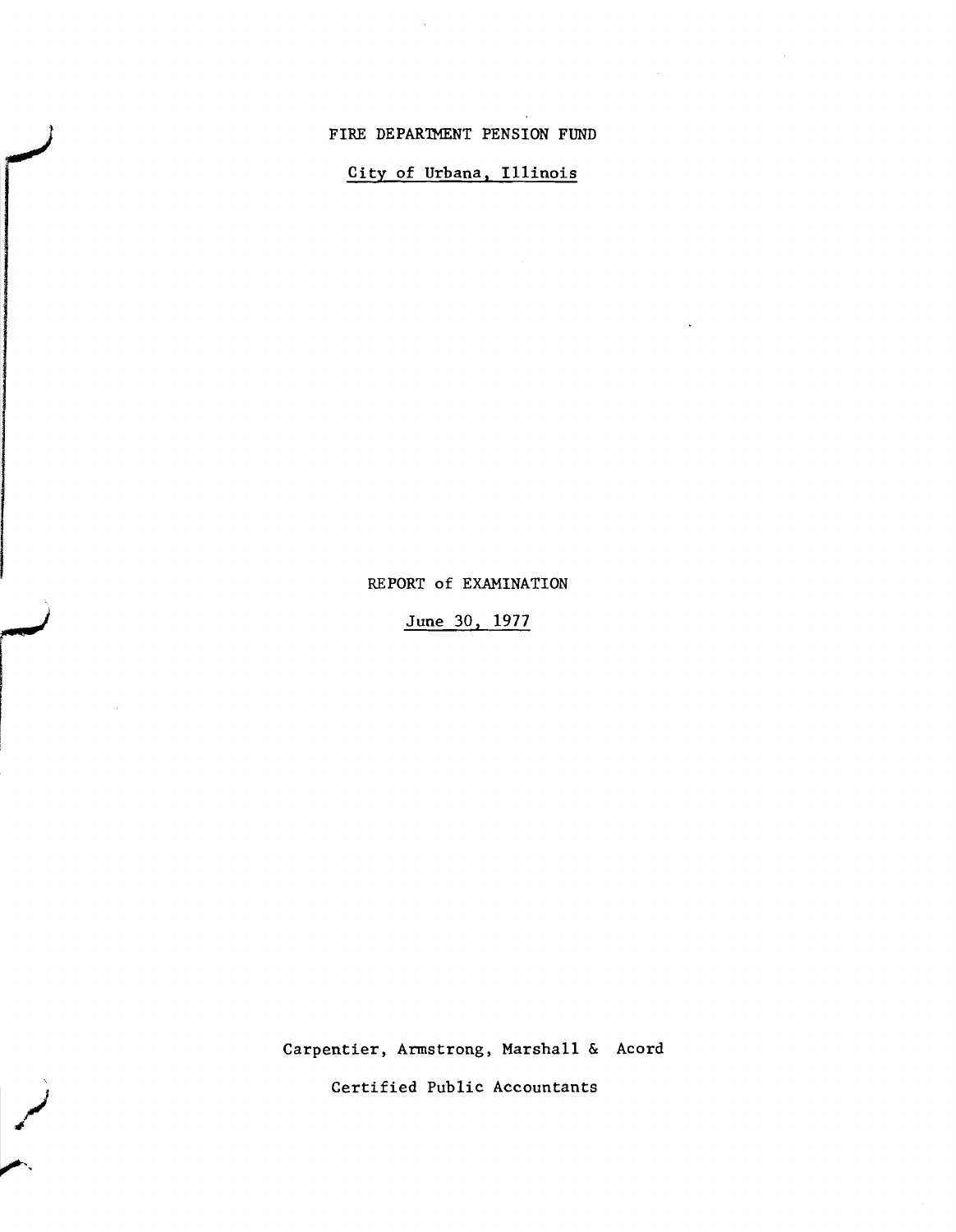# CARPENTIER, ARMSTRONG, MARSHALL & ACORD

CERTIFIED PUBLIC ACCOUNTANTS

524-15TH STREET MOLINE, ILLINOIS 61265 PHONE 762-3626

ARTHUR F. CARPENTIER. C.P.A. JERRY L. ARMSTRONG. C.P.A. ROBERT D. MARSHALL. C.P.A. J. STEPHEN ACORD. C.P.A.

)<br>|<br>| المحمد

 $\sqrt{2}$ 

Champaign, Illinois August 30, 1977

Board of Trustees Fire Department Pension Fund Urbana, Illinois 61801

We have examined the statement of financial position of the Fire Department Pension Fund of Urbana, Illinois, as of June 30, 1977, and the related statements of income and changes in fund balance for the year then ended. Our examination was made in accordance with generally accepted auditing standards and accordingly included such tests of the accounting records and such other auditing procedures as we considered necessary in the circumstances.

In our opinion, the accompanying statements present fairly the financial position of the Fire Department Pension Fund of Urbana, Illinois at June 30, 1977 and the results of operation for the year then ended, in conformity with generally accepted accounting principles applied on a basis consistent with that of the preceding year.

Carpentier, Cernstroy marshall & Geord  $C^{\infty}$ Certified Public Accountants

309 WINDSOR ROAD CHAMPAIGN, ILLINOIS 61820 PHONE 382·3324

**Ma,..••,..** O~ **AMRAICAN INSTITUTa'** OF CERTIFIED PUBLIC ACCOUNTANTS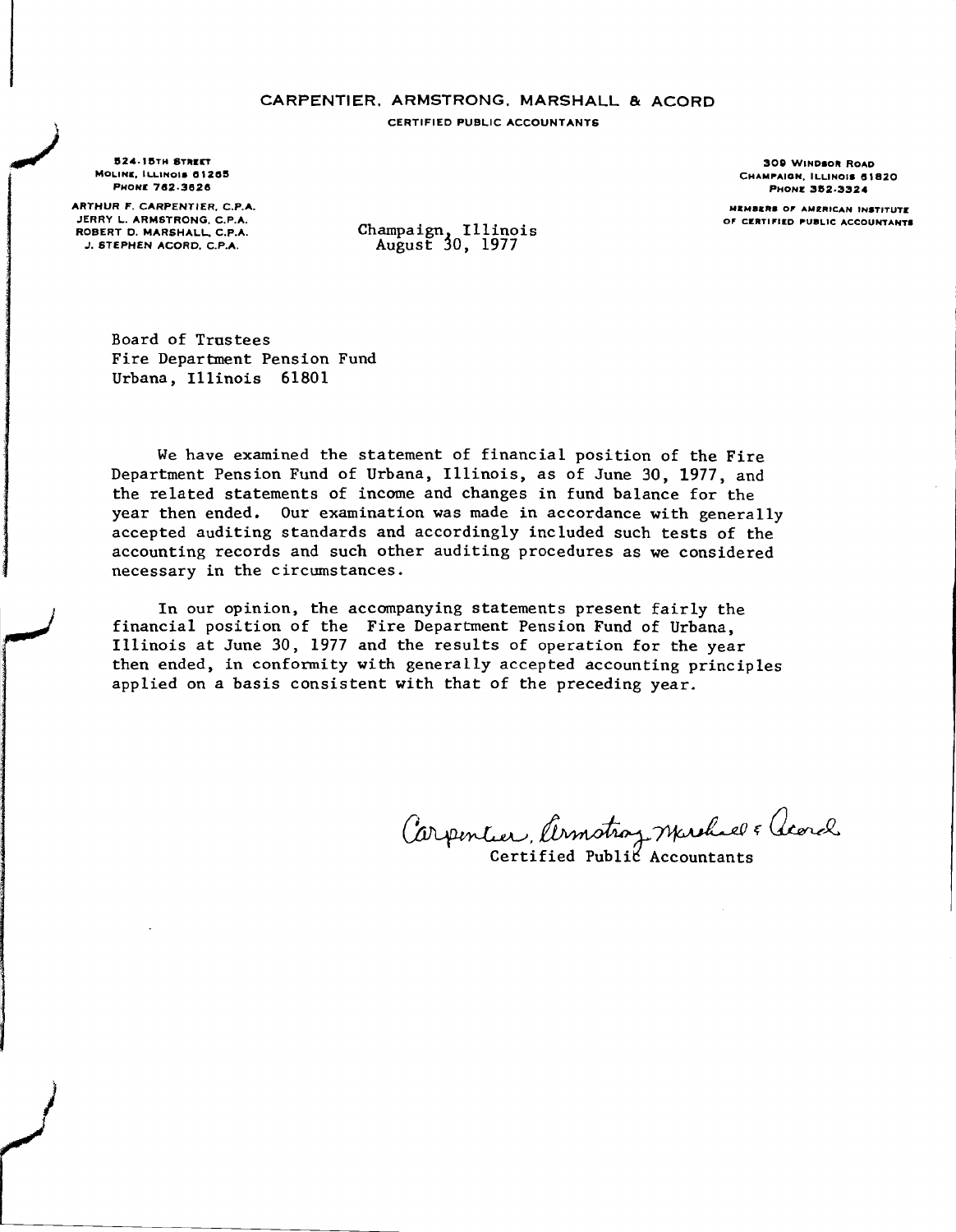## FIRE DEPARTMENT PENSION FUND ------ City of Urbana, Illinois \_

## INDEX

## Page

| <b>ACCOUNTANT'S LETTER</b>                  | Preceding |
|---------------------------------------------|-----------|
| STATEMENT of FINANCIAL POSITION             |           |
| STATEMENT of INCOME                         | 2         |
| STATEMENT of CHANGES in FUND BALANCE        | 3         |
| NOTES to FINANCIAL STATEMENTS               | $4 - 5$   |
| SCHEDULE of INVESTMENTS and INTEREST INCOME | 6-8       |

*<u>Albrewin</u>*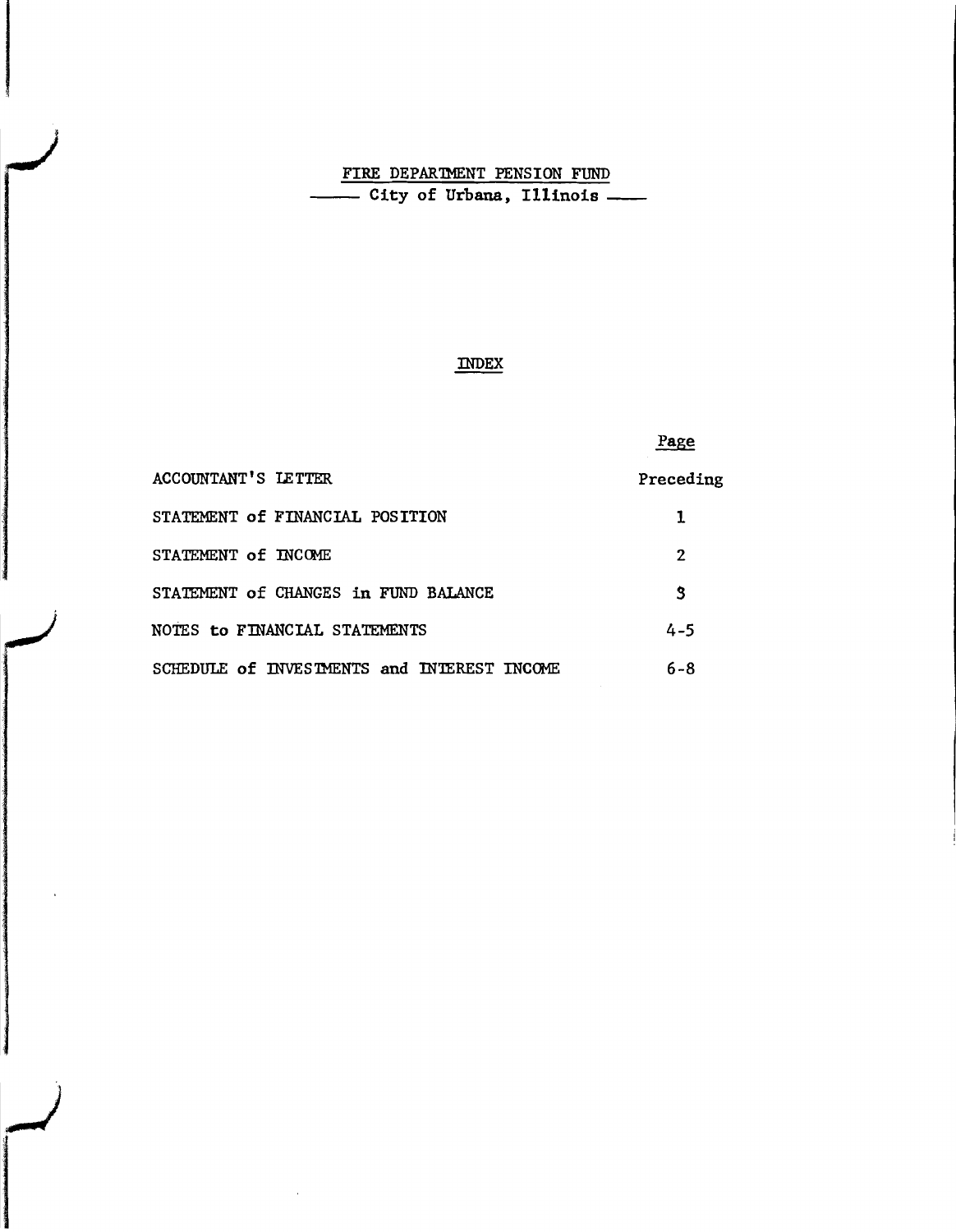| FIRE DEPARTMENT PENSION FUND       |
|------------------------------------|
| _City of Urbana, Illinois___       |
| STATEMENT OF FINANCIAL POSITION    |
| _______June 30, 1977______________ |
|                                    |

| <b>ASSETS</b>                            |             |         |
|------------------------------------------|-------------|---------|
| Cash in Bank                             | \$          | 7,432   |
| Investments                              |             |         |
| Interest bearing deposits                |             | 394,232 |
| Savings and loan associations            |             | 387,540 |
| Government securities                    |             | 219,068 |
| Interest receivable                      |             |         |
| Interest bearing deposits                |             | 3,583   |
| Savings and loan associations            |             | 748     |
| Government securities                    |             | 4,867   |
| Property tax receivable (net of \$16,634 |             |         |
| estimated uncollectible)                 |             | 116,490 |
| City of Urbana - contribution receivable |             | 5,342   |
|                                          | \$1,139,302 |         |
| FUND BALANCE                             |             |         |
| Automatic increase reserve               | \$.         | 37,587  |
| Statutory reserve                        |             | 35,000  |
| Unrestricted                             | 1,066,715   |         |
|                                          | \$1,139,302 |         |

The accompanying notes to financial statements are a part of this statement .

.J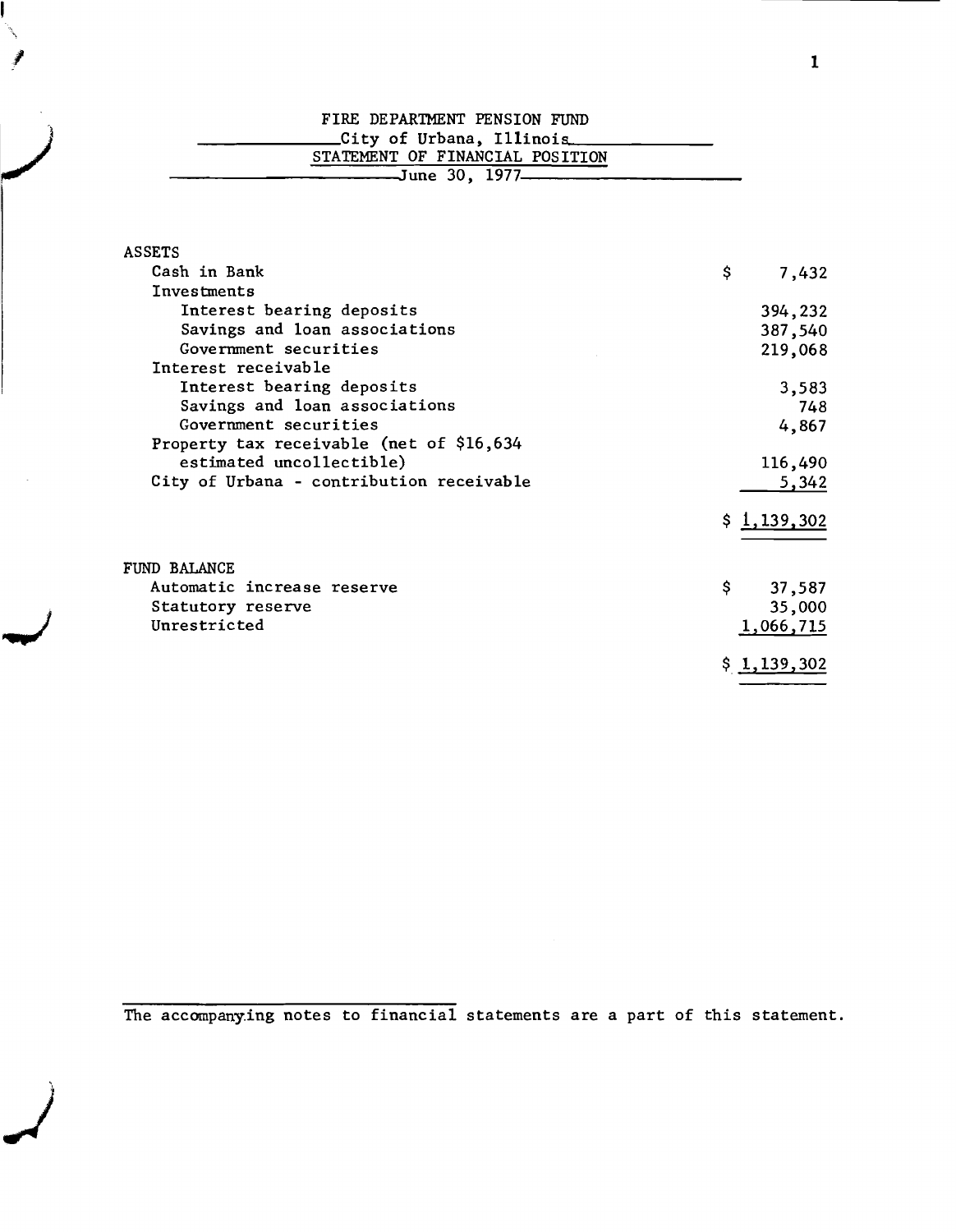FIRE DEPARTMENT PENSION FUND City of Urbana. Illinois --- STATEMENT OF INCOME  $-$  For the Fiscal Year Ending June 30, 1977  $-$ 

| <b>REVENUE</b>                                    |               |     |
|---------------------------------------------------|---------------|-----|
| Property taxes                                    | \$180,352     |     |
| Licenses                                          |               | 676 |
| Salary deductions                                 | 43,290        |     |
| Interest income                                   | \$63,943      |     |
| Plus:<br>current years amortization of            |               |     |
| discount                                          | 1,512         |     |
| current years amortization of<br>Less:<br>premium | 97            |     |
|                                                   | 65,358        |     |
| Total revenue                                     | \$289,676     |     |
|                                                   |               |     |
|                                                   |               |     |
| <b>EXPENSES</b>                                   |               |     |
| Fire fighters' pension                            | \$.<br>45,806 |     |
| Disability pension                                | 23,614        |     |
| Dependant pension                                 | 13,423        |     |
| Hospital and doctor fees                          |               | 899 |
| Clerk salary                                      |               | 420 |
| Legal and accounting                              | 1,123         |     |
| Annual filing fee                                 |               | 50  |
| Lock box rental                                   |               | 8   |
| Pension contribution refund                       | 5,464         |     |
|                                                   |               |     |
| Total expenses                                    | 90,807        |     |
|                                                   |               |     |
|                                                   |               |     |
| Net income, before prior period adjustment        | \$198,869     |     |
|                                                   |               |     |
|                                                   |               |     |
| Prior period adjustment (see note)                | 1,786         |     |
|                                                   |               |     |
|                                                   |               |     |
| NET INCOME                                        | $\S 200,655$  |     |

The accompanying notes to financial statements are a part of this statement.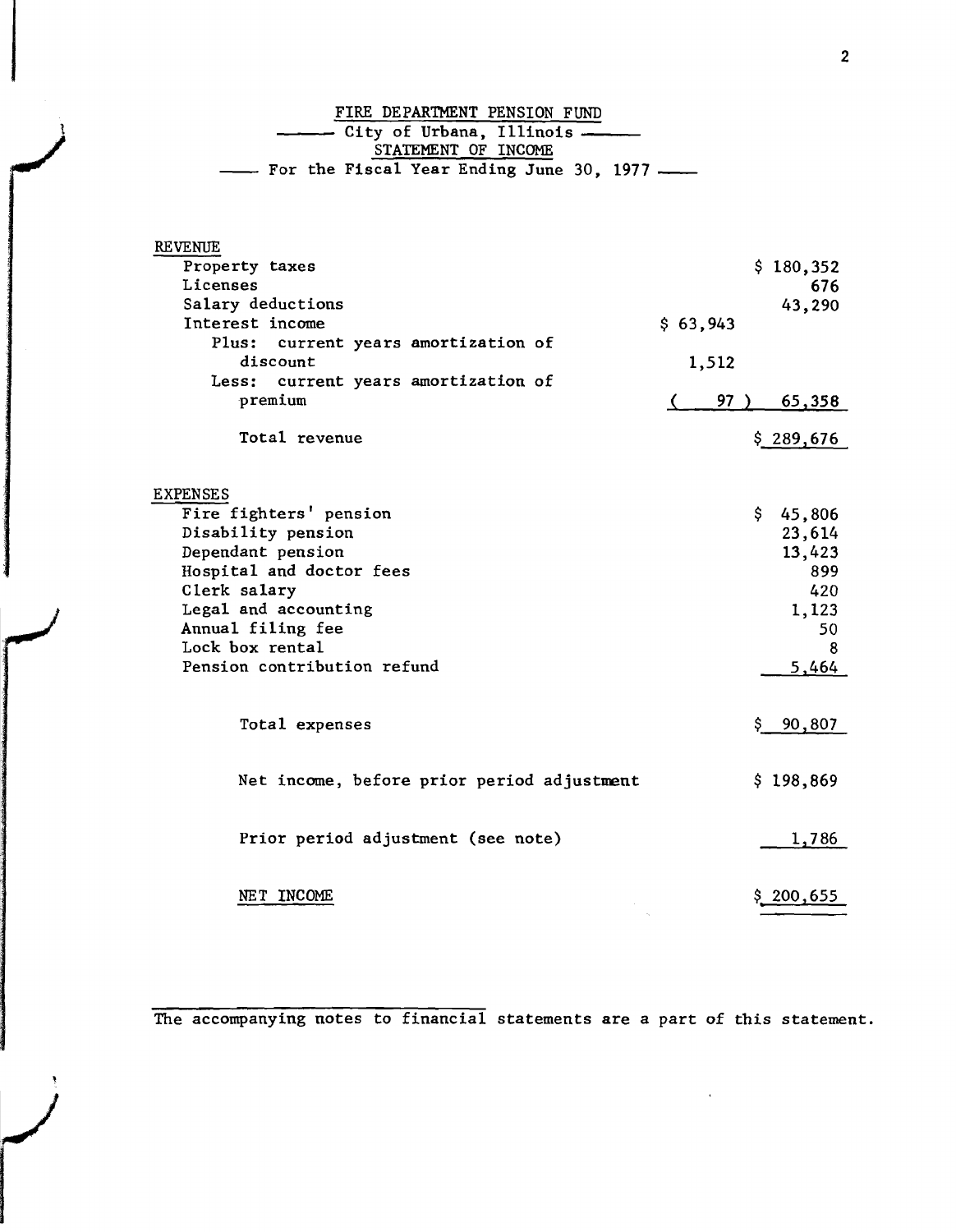|  |  | FIRE DEPARTMENT PENSION FUND               |  |  |
|--|--|--------------------------------------------|--|--|
|  |  | - City of Urbana, Illinois -               |  |  |
|  |  | STATEMENT OF CHANGES IN FUND BALANCE       |  |  |
|  |  | - For the Fiscal Year Ending June 30, 1977 |  |  |

|                                                           | Unrestricted<br>Fund |                        | Automatic<br>Increase<br>Reserve |          | Statutory<br>Reserve |          |
|-----------------------------------------------------------|----------------------|------------------------|----------------------------------|----------|----------------------|----------|
| Balance, per audit, June 30,<br>1976                      | \$                   | 872,270                |                                  | \$26,215 |                      | \$35,000 |
| Net income fiscal year end-<br>ing June 30, 1977          |                      | 200,655                |                                  |          |                      |          |
| Allocation to specific reserves<br>for year               |                      | (6, 210)               |                                  | 6,210    |                      |          |
| Contribution receivable - City<br>of Urbana June 30, 1977 |                      |                        |                                  | 5,162    |                      |          |
| Balance, per audit, June 30,<br>1977                      |                      | $$1,066,715$ $$37,587$ |                                  |          | Ş.                   | 35,000   |

The accompanying notes to financial statements are a part of this statement.

,

**ARRENTAGE**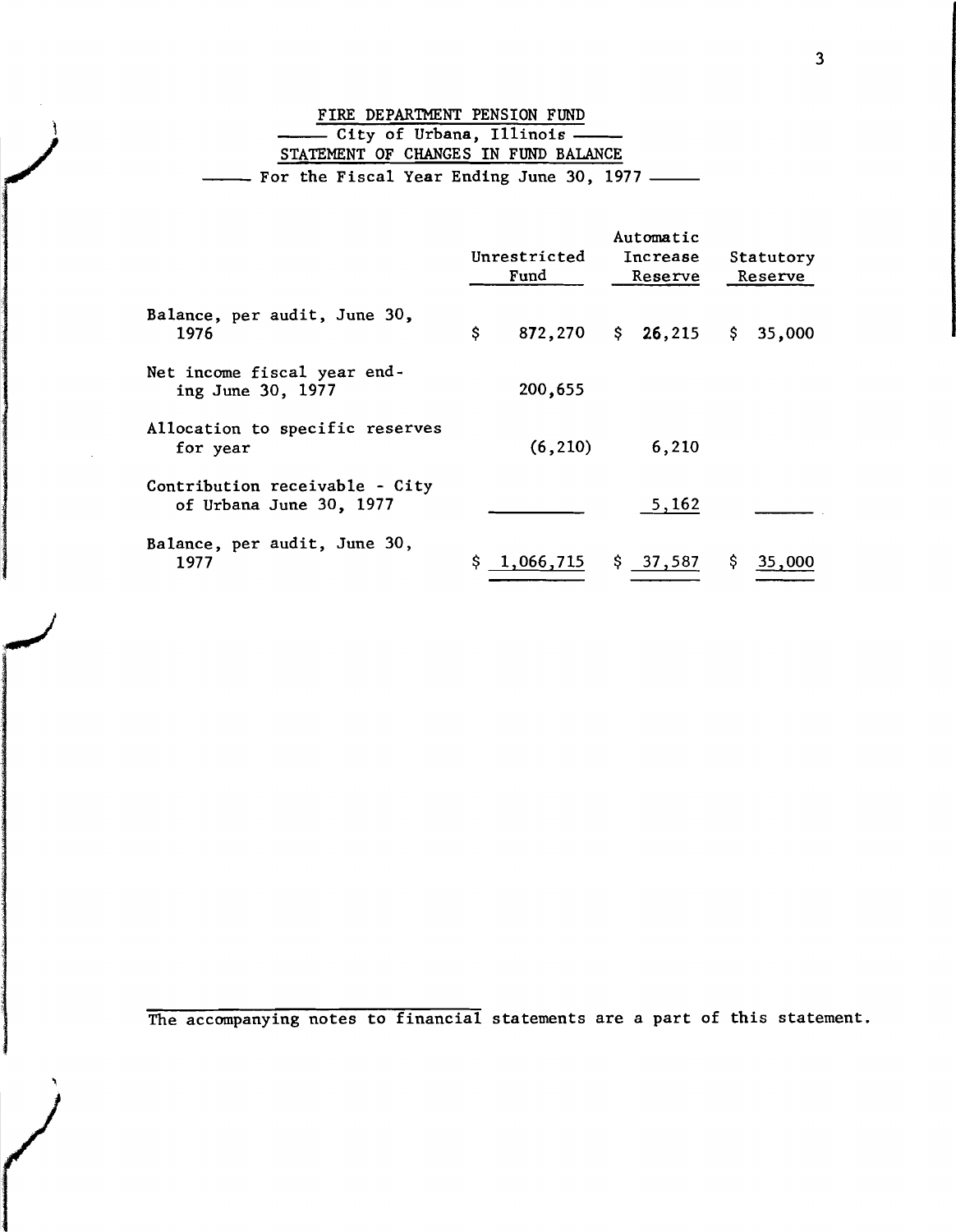# FIRE DEPARTMENT PENSION FUND City of Urbana, Illinois \_ NOTES to FINANCIAL STATEMENTS June 30, <sup>1977</sup> -----\_\_

#### SUMMARY of SIGNIFICANT ACCOUNTING POLICIES

#### Income recognition

The financial statements of the Fire Department Pension. Fund are prepared on the accrual basis method of accounting. Revenues are recognized when earned and expenditures when incurred.

#### Investments

Investments in banks and savings and loans are recorded at cost. Investments in government securities are stated at book value. In prior years there has been no amortization of premiums or discounts incurred when government securities were purchased. Generally accepted accounting principles require the recording of investments at cost by increasing or decreasing the original cost. We have therefore made an adjustment to reflect the \$1,786 which should have been amortized in prior years and classified this amount as a prior period adjustment in the income statement.

#### AUTOMATIC INCREASE RESERVE

The September 1971 amendment to the Illinois Pension Code specifies that an Automatic Increase Reserve is to be established and maintained into which  $\frac{1}{2}$  of participants' salaries including longevity and an equal amount, to be contributed by the municipality, is to be allocated to this account. As of January 1976, the rate was increased to 1% per section 4-109.1. An additional allocation for interest of 4% on the beginning reserve balance is to be made each year. For the fiscal year ending June 30, 1977 the additional amount allocated to this reserve was 1% of participants salaries of \$5,162, the city's contribution of \$5,162, which is receivable as of June 30, 1977, plus 4% interest on the beginning balance amounting to \$1,048. This results in a total increase of \$11,372.

#### STATUTORY RESERVE

I

)

As amended in September 1971, the Illinois Pension Code requires the establishment and maintenance of a reserve to ensure the payment of obligations incurred under the pension code. The minimum as specified in the code is to be no less than  $$1,000$  per 1,000 inhabitants in the municipality. The most recent population figure for the City of Urbana was 34,625 people. Thus, the reserve balance as of June 30, 1977 is \$35,000. This reserve is not to be considered as an actuarial reserve.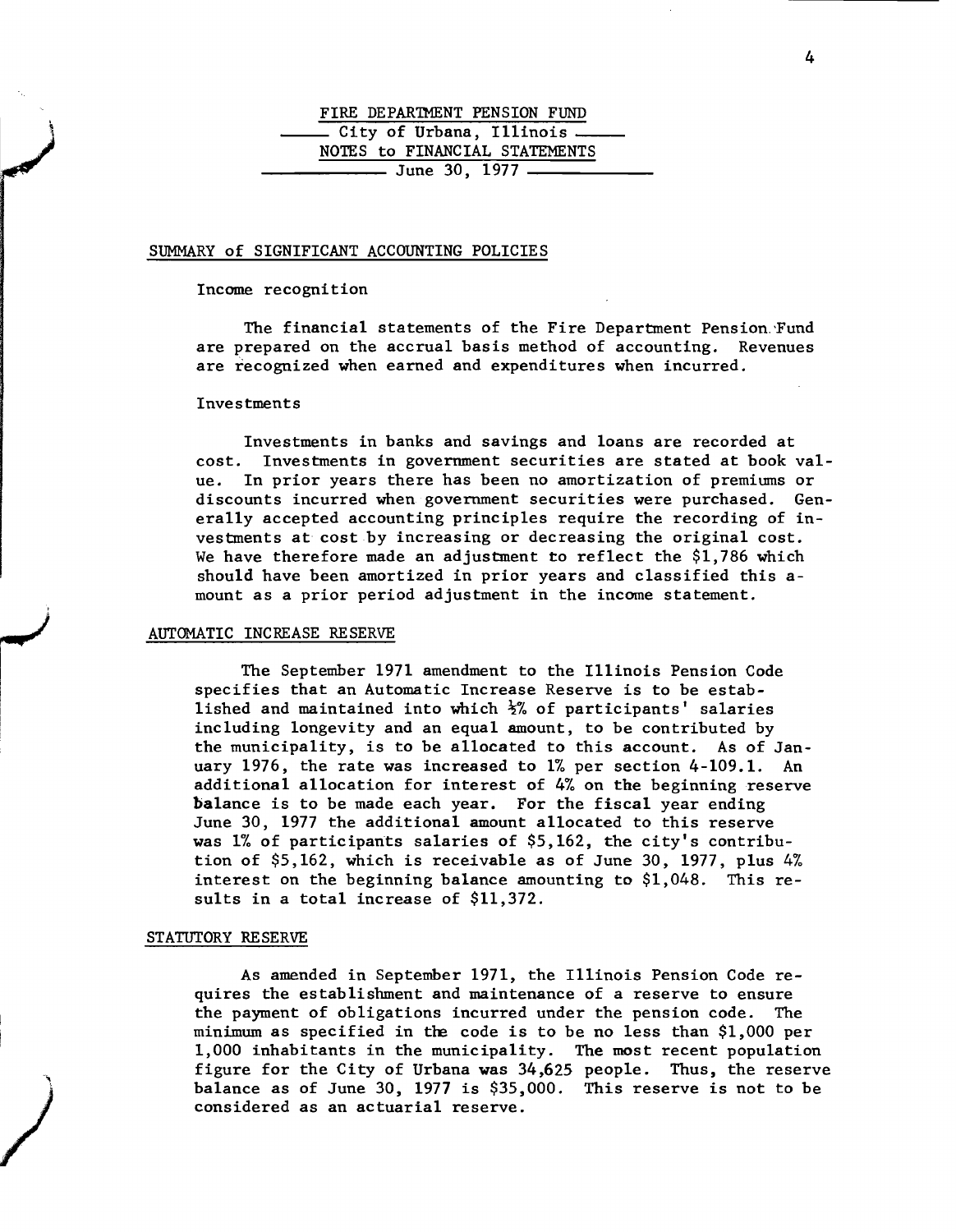#### NOTES to FINANCIAL STATEMENTS, Cont'd.

### ACTUARIAL DEFICIENCY

**International Account Construction** 

)<br>)<br>)<br>)

r

As of June 30, 1975, an unfunded accrued liability of \$1,424,723 existed, which represents the difference between the total reserve requirements and the present assets of the Fund. This amount is being funded through tax levies for the next 30 2/3 years of \$80,352 per year. The \$80,352 is included in the 1976 tax levy of \$180,000 with the remaining \$99,648 being levied to meet current requirements. The deficiency above occurred as a result of prior years tax levies not meeting the minimum levy requirements as prescribed in Section 4-118 of the Illinois Pension Code.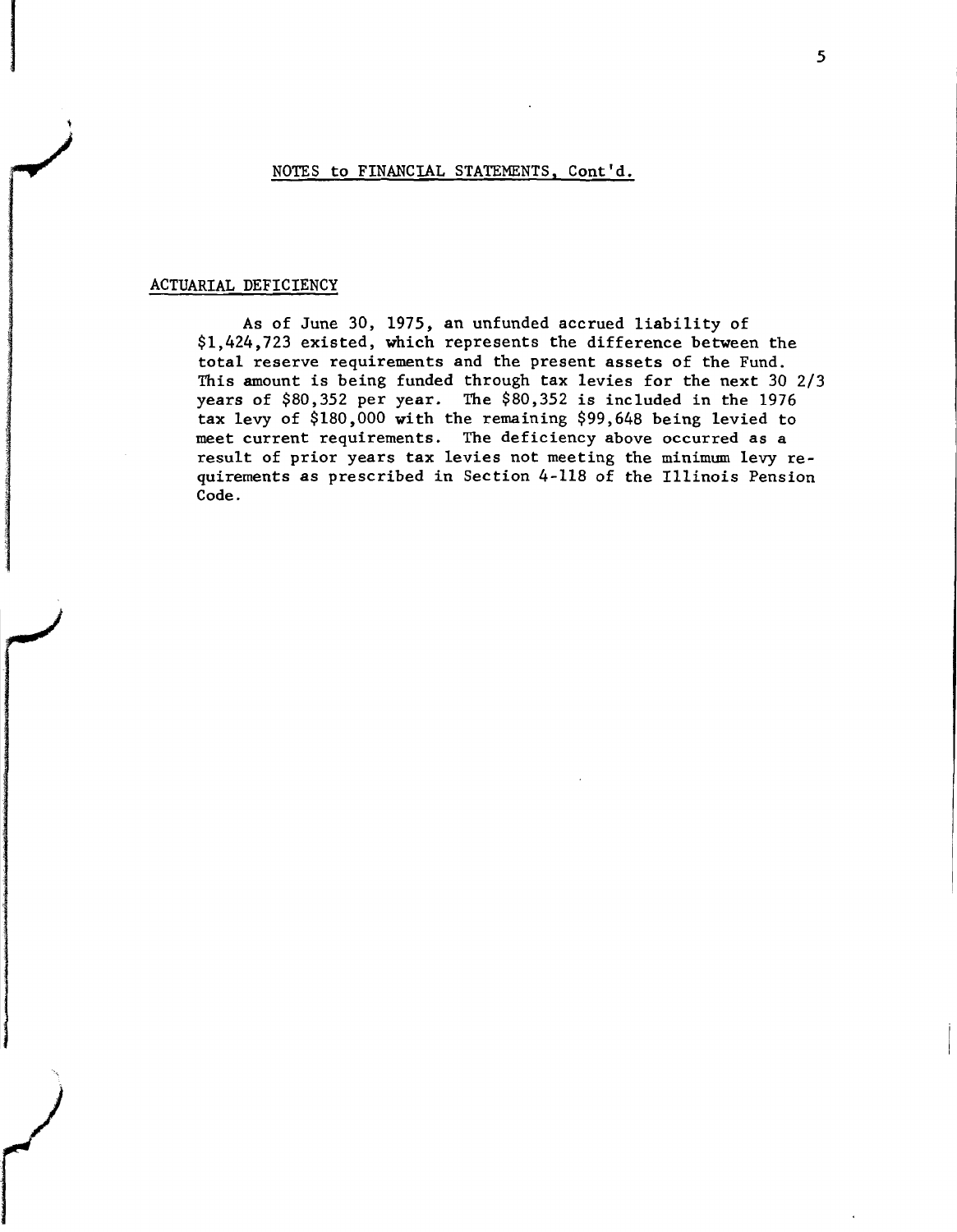# FIRE DEPARTMENT PENSION FUND ------ City of Urbana. I11inois------ SCHEDULE of INVESTMENTS and INTEREST INCOME

|                                  | Investments<br>at cost | Interest Income<br>Fiscal Year Ending |
|----------------------------------|------------------------|---------------------------------------|
| Interest Bearing Deposits        | June 30, 1977          | June 30, 1977                         |
| Certificates of Deposit          |                        |                                       |
| National Bank of Urbana          |                        |                                       |
| $#377$ - retired                 | \$<br>00               | \$<br>83                              |
| #435 R                           | 5,000                  | 332                                   |
| #438 R                           | 2,000                  | 143                                   |
| #616                             | 13,000                 | 871                                   |
| #625                             | 20,000                 | 1,206                                 |
| Busey First National Bank        |                        |                                       |
| #51239                           | 20,000                 | 1,444                                 |
| #45426                           | 10,000                 | 718                                   |
| Champaign National Bank          |                        |                                       |
| #7073                            | 25,000                 | 1,155                                 |
| #7175                            | 15,000                 | 587                                   |
| Champaign County Bank and Trust  |                        |                                       |
| #11889                           | 5,000                  | 332                                   |
| #11242                           | 15,000                 | 1,056                                 |
| City Bank of Champaign           |                        |                                       |
| #1178                            | 30,000                 | 1,172                                 |
| #1208                            | 10,000                 | 251                                   |
| Commercial Bank                  |                        |                                       |
| #2122                            | 20,000                 | 1,449                                 |
| #5835                            | 20,000                 | 1,249                                 |
|                                  |                        |                                       |
| First National Bank of Champaign |                        |                                       |
| #A 2406                          | 20,000                 | 1,266                                 |
| #A 4356                          | 20,000                 | 924                                   |
| Market Place National Bank       |                        |                                       |
| #1001                            | 25,000                 | 489                                   |
| #1004                            | 15,000                 | 92                                    |
| First National Bank of Rantoul   |                        |                                       |
| #55190                           | 20,000                 | 1,450                                 |
| Bank of Illinois                 |                        |                                       |
| #50331                           | 20,000                 | 1,227                                 |
| #50332                           | 20,000                 | 1,227                                 |
| American National Bank           |                        |                                       |
| #1248                            | 40,000                 | 980                                   |
| Passbook Savings                 |                        |                                       |
| <b>Busey First National Bank</b> | 3,413                  | 411                                   |
| Champaign County Bank and Trust  | 819                    | 373                                   |
| Bank of Illinois - closed        | 00                     | 159                                   |
|                                  | 394,232<br>\$          | 20,646<br>\$                          |

/

/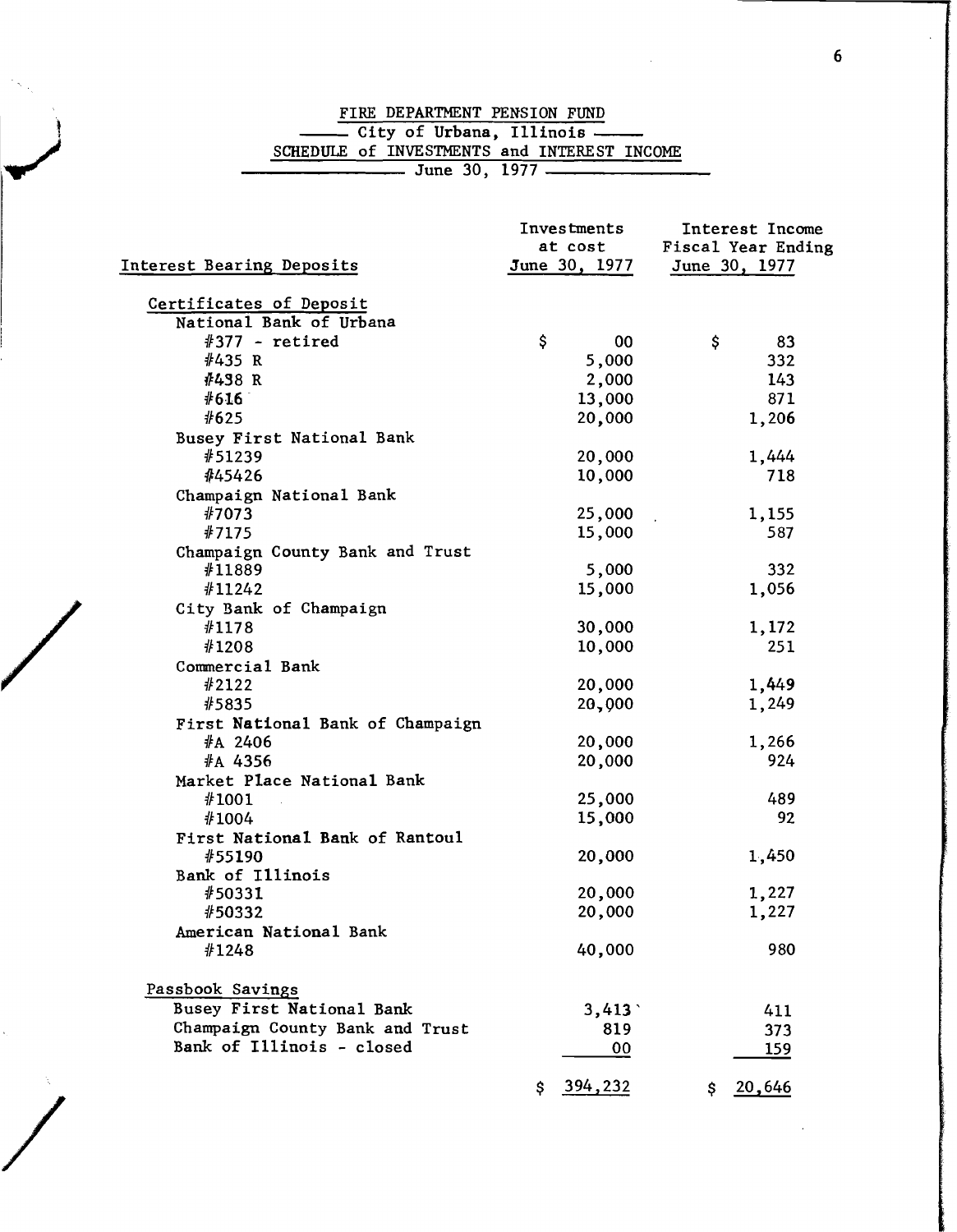## SCHEDULE  $\theta$  **E** INVESTMENTS and INTEREST INCOME cont'd.

/

|                                      |              |     | Investments<br>at cost | Interest Income<br><b>Fiscal Year</b><br>Ending |
|--------------------------------------|--------------|-----|------------------------|-------------------------------------------------|
| Savings and Loan Associations        |              |     | <u>June 30, 1977</u>   | June 30, 1977                                   |
| Certificates of Deposit Cont'd.      |              |     |                        |                                                 |
| Commercial Savings and Loan          |              |     |                        |                                                 |
| #13712                               |              | \$  | 20,000                 | \$<br>1,564                                     |
| #216                                 |              |     | 20,000                 | 1,576                                           |
| Gibson Federal Savings and Loan      |              |     |                        |                                                 |
| #C-000835                            |              |     | 40,000                 | 261                                             |
| First Federal Savings and Loan       |              |     |                        |                                                 |
| $#4C - 245 - 1$ (R)                  |              |     | 10,000                 | 773                                             |
| $#4C-1931-5$                         |              |     | 30,000                 | 1,867                                           |
| Urbana Savings and Loan              |              |     |                        |                                                 |
| #1235                                |              |     | 20,000                 | 1,536                                           |
| #1268 $(R)$                          |              |     | 20,000                 | 1,536                                           |
| Citizens Building and Loan - Normal  |              |     |                        |                                                 |
| #4998                                |              |     | 40,000                 | 17                                              |
| Citizens Building and Loan - Urbana  |              |     |                        |                                                 |
| #218 $(R)$                           |              |     | 20,000                 | 1,544                                           |
| $\#451$ (R)                          |              |     | 20,000                 | 1,544                                           |
| Bloomington Federal Savings and Loan |              |     |                        |                                                 |
| #3426-7                              |              |     | 40,000                 | 8                                               |
| University Federal Savings and Loan  |              |     |                        |                                                 |
| $#15-12$ - retired                   |              |     | 00                     | 11                                              |
| #05-500126                           |              |     | 25,000                 | 1,213                                           |
| Champaign Loan and Building          |              |     |                        |                                                 |
| $#NNN - 408 - 7$<br>#RRR-77-109-7    |              |     | 6,540                  | 463                                             |
| Rantoul First Federal                |              |     | 35,000                 | 2,225                                           |
| $#C6 - 219$                          |              |     | 40,000                 | 269                                             |
|                                      |              |     |                        |                                                 |
| Passbook Savings                     |              |     |                        |                                                 |
| University Federal Savings and Loan  |              |     | 1,000                  | 501                                             |
|                                      |              |     |                        |                                                 |
|                                      |              | \$. | 387,540                | \$<br>16,908                                    |
|                                      |              |     |                        | Interest Income                                 |
|                                      |              |     |                        | Fiscal Year                                     |
|                                      | Original     |     | Book Value             | Ending                                          |
| U.S. Treasury Notes                  | Cost         |     | June 30, 1977          | June 30, 1977                                   |
|                                      |              |     |                        |                                                 |
| #7251-5, 7 3/4% due 6/30/79 par      |              |     |                        |                                                 |
| $$50,000$ interest dates $6/30$      |              |     |                        |                                                 |
| and 12/31                            | \$<br>49,517 | Ş.  | 49,736                 | 3,875                                           |
| #27207-8 - retired 8/15/76           | 00           |     | 00                     | 312                                             |
| #14364-6, 7 3/4% due 11/15/81        |              |     |                        |                                                 |
| par \$30,000 interest dates          |              |     |                        |                                                 |
| $5/15$ and $11/15$                   | 29,417       |     | 29,577                 | 2,325                                           |